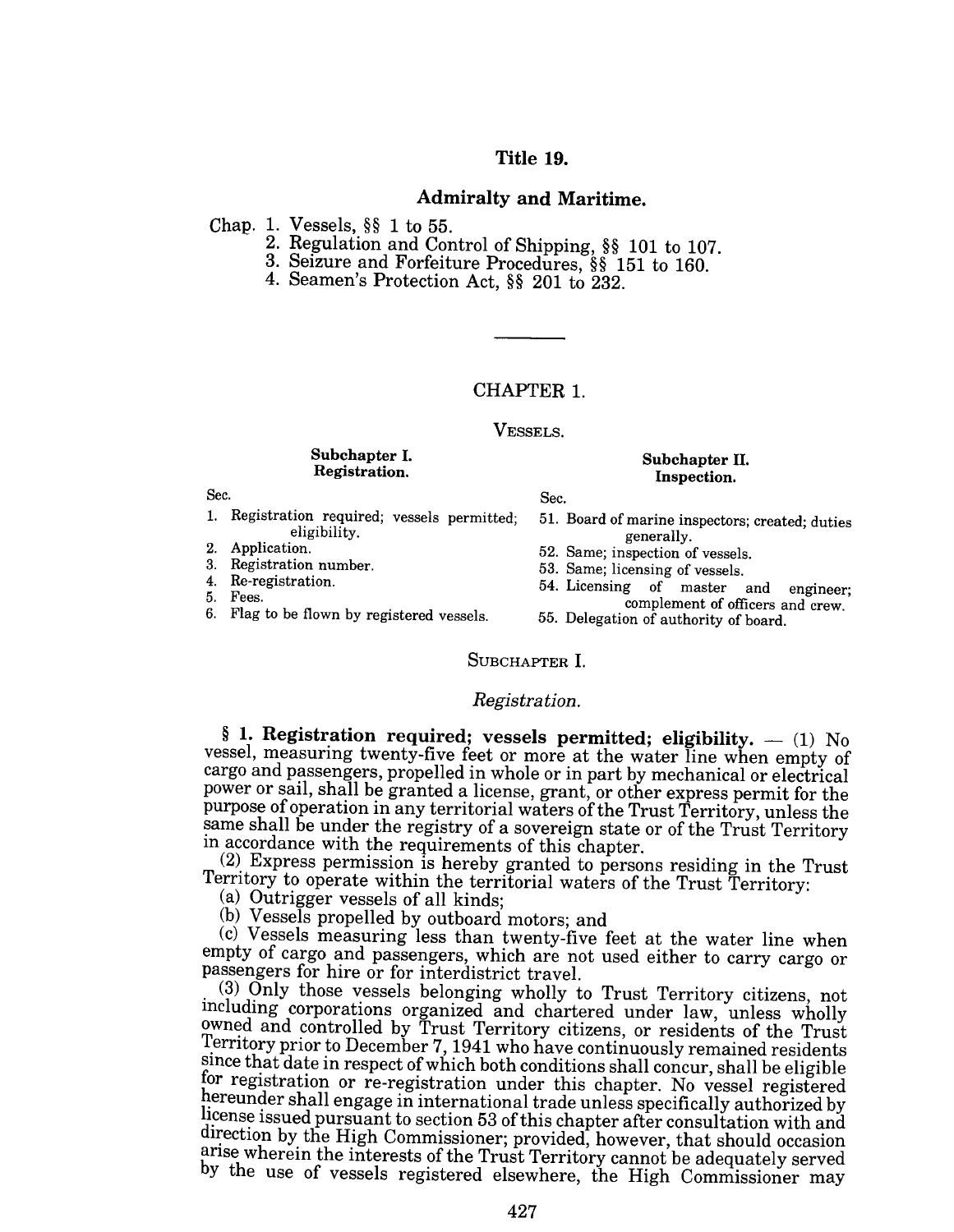authorize the registration of vessels owned by persons or corporations other than those set forth in this section. (Code 1966,  $\frac{2}{5}$  830; Code 1970, tit. 19,  $\frac{2}{5}$  1.)

Licensing requires submission to jurisdiction of Trust Territory courts.  $-$ Pursuant to this Code a vessel of a sovereign state, in order to be licensed to operate within Trust Territory waters, must submit herself to

the jurisdiction of the Trust Territory courts in the same manner as a vessel of Trust Territory registry. Kodang v. Trust Territory, 5 TTR 581 (1971).

§ 2. Application.  $-$  (1) The owner or person in control of any vessel not registered elsewhere desiring to operate it within the territorial waters of the Trust Territory shall make written application for the registration or re-registration thereof to the district administrator of the district and at the port in which the vessel is located at the time of registry. Said districts and ports at which applications may be filed are as follows:

(a) Palau District: Malakal Harbor, Koror.

(b) Yap District: Tomil Harbor, Yap.

(c) Truk District: Moen Anchorage, Moen.

(d) Ponape District: Ponape Harbor, Ponape.

(e) Kosrae District: Lelu Harbor, Kosrae.

(0 Marshall Islands District: Darrit Anchorage, Majuro,

Ebeye Anchorage, Ebeye.

(2) The application to be made by the owner or person in control of such vessel shall state the following:

(a) Name and address of the owner of such vessel;

(b) Home port of vessel;

(c) Purpose for which vessel is operating;

(d) Tonnage and general dimensions of vessel;

(e) Type and power of the engine and the kind of fuel used; if steam, the type of boiler;

(0 Capacity of vessel as to cargo and passengers; and

(g) Cruising radius of vessel. (Code 1966, § 831; Code 1970, tit. 19, § 2; P.L. No. 7-112,  $\S$  1.)

 $§$  3. Registration number.  $-$  Upon being satisfied that the statements set forth in the application are true, the district administrator shall cause to be registered in a book to be kept for that purpose the vessel described in the application and shall give to the applicant a registration number and certificate bearing the signature of said district administrator setting forth the registration number assigned to the vessel together with a statement of pertinent facts as set forth in said application. Such registration number shall be displayed in a conspicuous place on both sides of the vessel. A copy of the certificate of registration shall be recorded and indexed by the chief of police in accordance with regulations issued by the High Commissioner. (Code 1966, § 832; Code 1970, tit. 19, § 3.)

 $§$  4. Re-registration.  $- A$  vessel registered under this chapter shall be re-registered at the end of each year, computed from the date of original registration. Re-registration is required whenever there is a change of ownership or a change in the method of propelling such vessel, so as to indicate the change of the name of the owner or a change in the method of propelling the vessel. The re-registration may be under the original number. (Code 1966, § 833; Code 1970, tit. 19, § 4.)

§ 5. Fees. — There shall be paid to the district administrator for the original registration of a vessel the sum of ten dollars and for each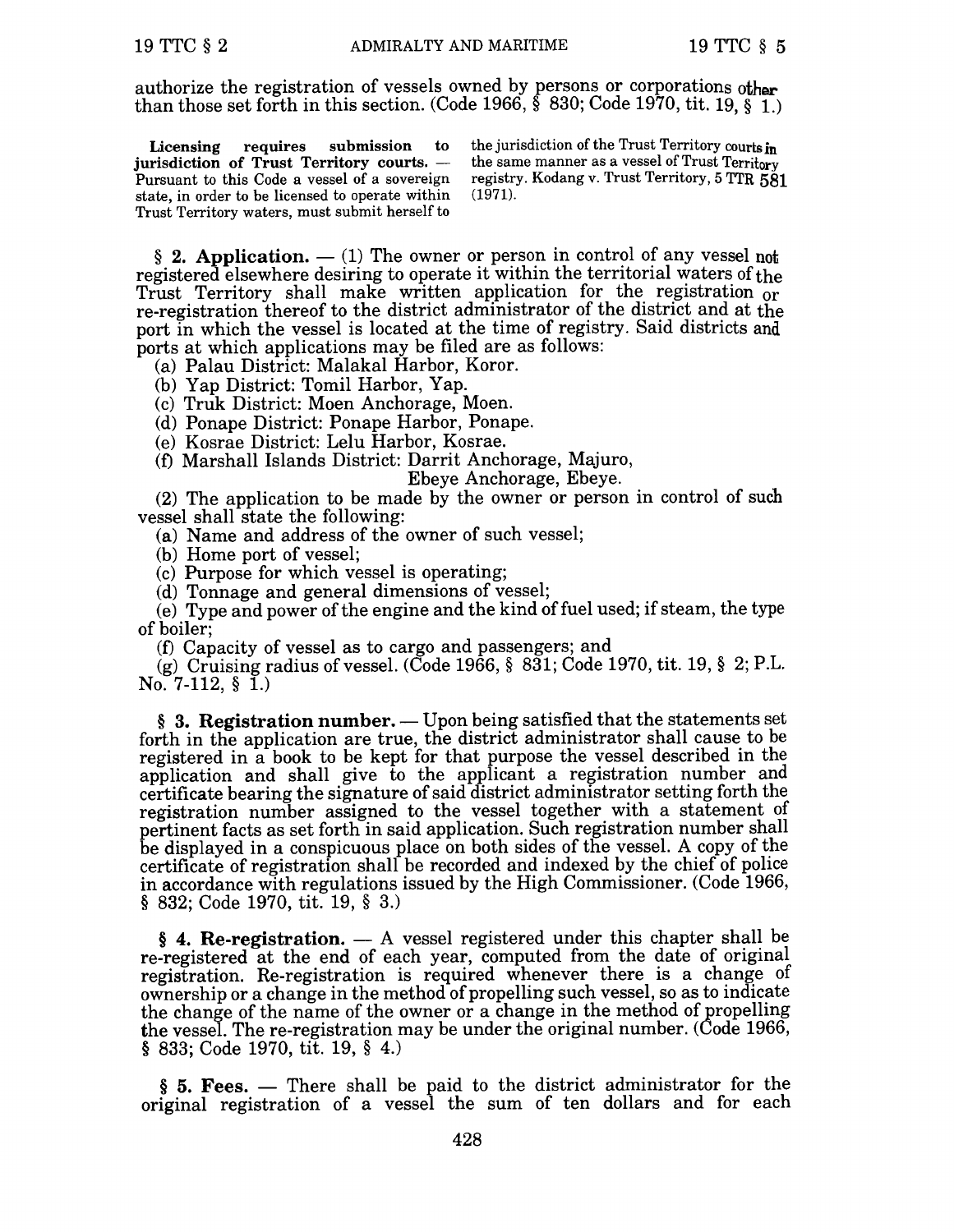re-registration the sum of five dollars. All such fees collected by the district administrator shall be remitted to the treasurer of the Trust Territory. (Code 1966, § 834; Code 1970, tit. 19, § 5.)

§ 6. Flag to be flown by registered vessels. - All vessels registered and licensed in accordance with the provisions of this chapter shall fly the flag of the Trust Territory. (Code 1966, § 835; Code 1970, tit. 19, § 6.)

### SUBCHAPTER II.

#### *Inspection.*

§ 51. Board of marine inspectors; created; duties generally.  $-$  A board of marine inspectors composed of one or more, but not to exceed three, qualified persons, appointed by the High Commissioner, shall have general supervision over all vessels operating in the territorial waters of the Trust Territory pursuant to the provisions ofthis title. It shall prescribe and publish all needful rules and regulations for the enforcement of the provisions of this title. The board shall fix and collect reasonable fees for all inspections, examinations and licenses made, given or issued pursuant hereto. All fees so collected shall be remitted to the treasurer of the Trust Territory. (Code 1966, § 850; Code 1970, tit. 15, § 51.)

§ 52. Same; inspection of vessels. - The board shall, once in every year and oftener as may be deemed necessary, carefully inspect the hull of each vessel licensed or to be licensed to operate in the territorial waters of the Trust Territory pursuant to the provisions of this title and shall satisfy itself that every such vessel has the structure and suitable engine power and accommodations for passengers commensurate with the service in which she is employed, and in general is in condition to warrant belief that she may be used in navigation as a vessel with safety to life and cargo. If, in the opinion of the said board, the vessel is found unsatisfactory in any particular the board may in its discretion forbid her further operation until the fault is corrected and, if not corrected, within a reasonable time may revoke the license of such vessel. The foregoing provisions applicable to the examination of a vessel already licensed shall also be applicable to the examination of a vessel applying for its first license. The board shall not issue a license to such vessel if her condition or equipment is such as would warrant the board to forbid her further operation or revoke her license were she already licensed. The license when issued shall specify the number of passengers and the quantity of freight, if any, to be carried. (Code 1966, § 852; Code 1970, tit. 19, § 52.)

§ 53. Same; licensing of vessels. - The board shall determine and publish the types and classes of vessels properly subject to examinations and licensing and shall issue licenses for the operation of such vessels, make examinations of vessels applying for such license and keep a record of its doings. The board shall file a copy of its determination of the types and classes of vessels subject to examination and licensing, with each clerk of courts. Copies of licenses issued by the board shall be forwarded to the chief of police of the district in which the vessel is licensed, who shall file and index the same. (Code 1966, § 851; Code 1970, tit. 19, § 53.)

§ 54. Licensing of master and engineer; complement of officers and crew. - The board shall make such rules and regulations as it may deem necessary concerning the examination and licensing of masters and engineers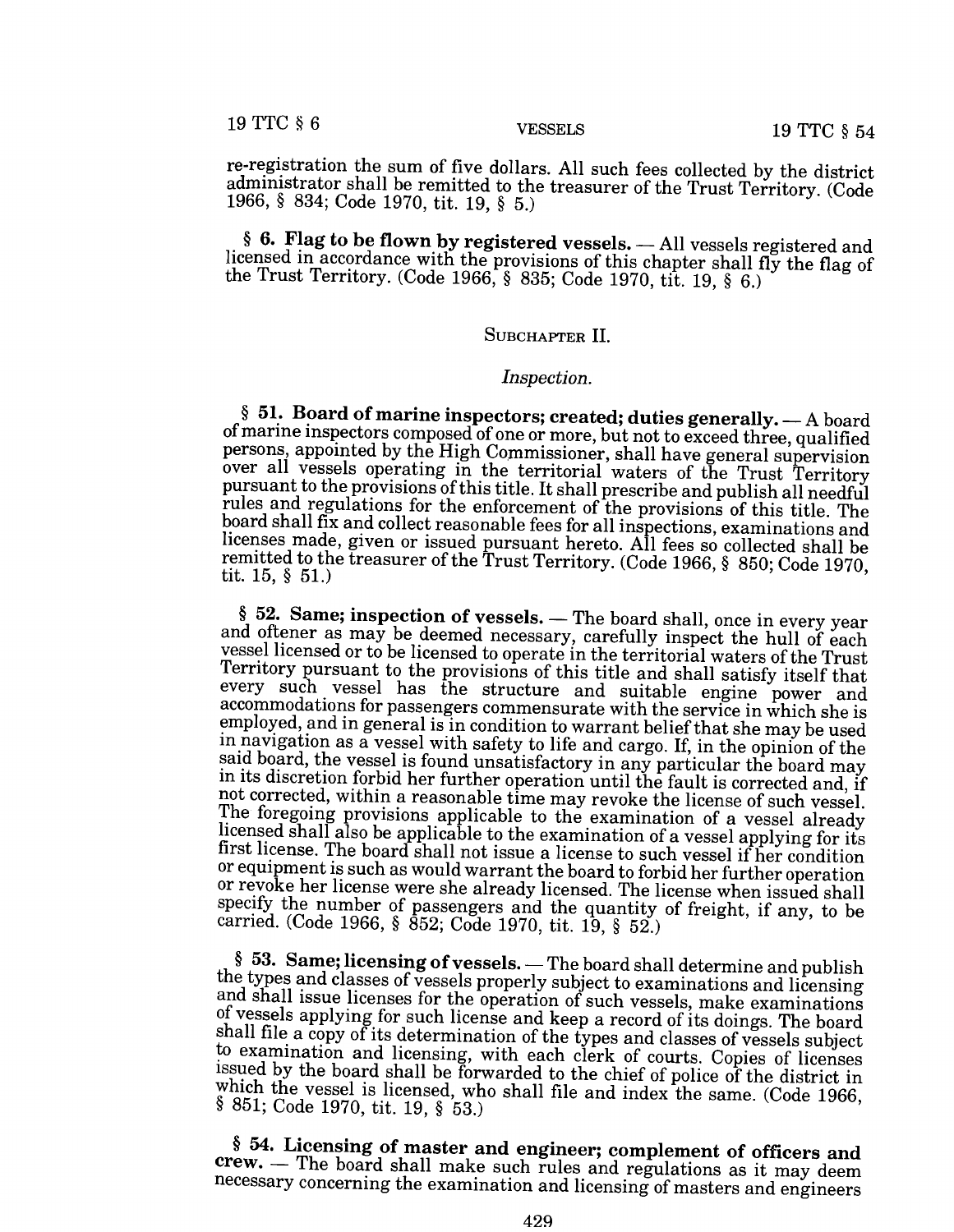and the complement of licensed officers and crew of vessels licensed to operate within the waters of the Trust Territory pursuant to this title. No person shall operate as the master or engineer of any vessel engaged in coast-wide or inter-island traffic in the Trust Territory until or unless he has been duly licensed under such rules and regulations as the board may provide. No vessel operated under this title shall depart from any port, harbor or island in the Trust Territory unless she has in her service and on board such complement of licensed officers and crew as is specified by the board. (Code 1966, § 853' Code 1970, tit. 19, § 54.) •

§ 55. Delegation of authority of board. — The board may delegate any of its authorities or duties set forth in this subchapter. (Code 1966, § 854; Code 1970, tit. 19, § 55.)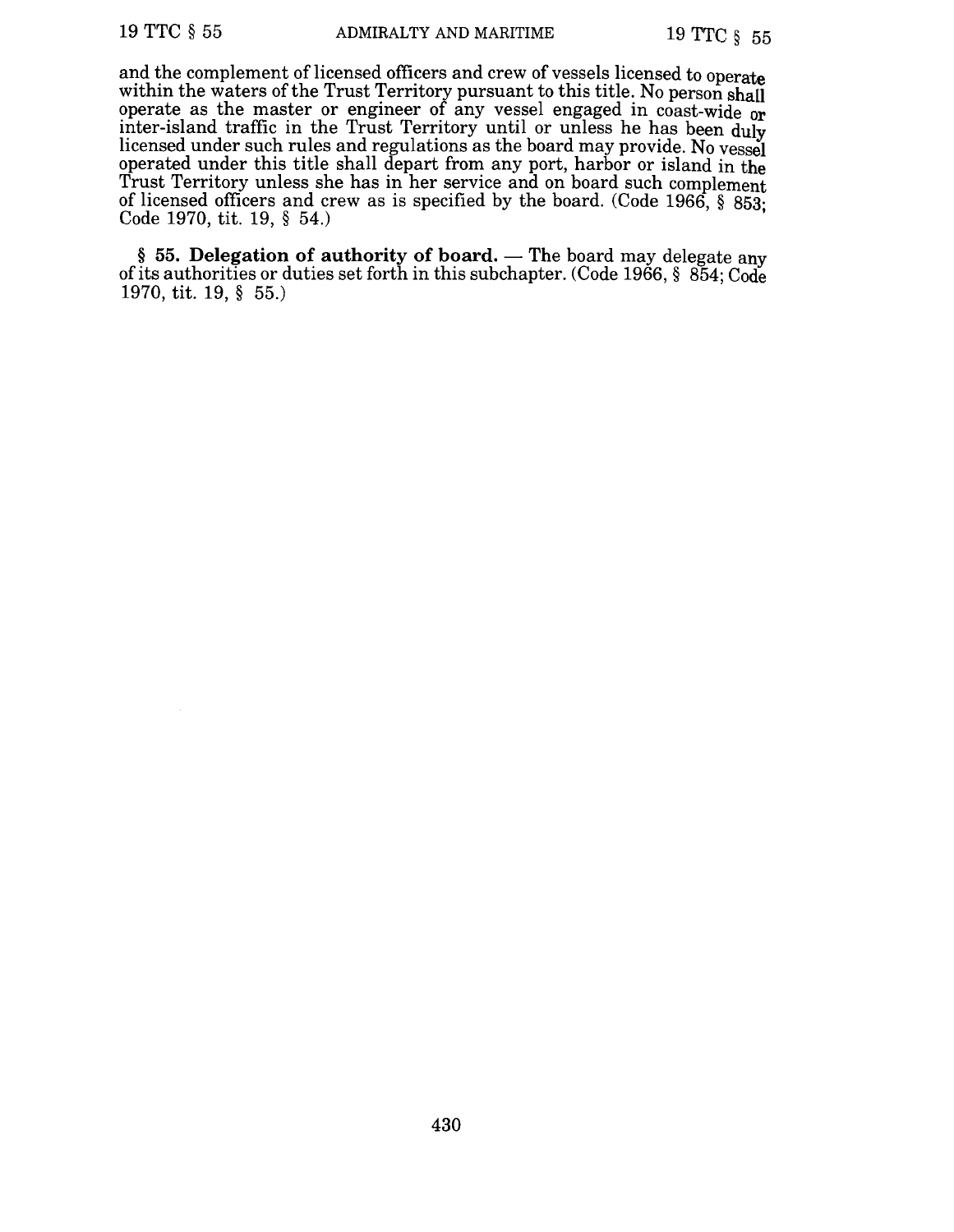# CHAPTER 2.

### REGULATION AND CONTROL OF SHIPPING.

Sec.

Sec.

| .<br>101. Definitions.<br>102. Permission to enter territorial waters. | 105. Examination of hovering vessels.<br>106. Unlawful acts. |
|------------------------------------------------------------------------|--------------------------------------------------------------|
| 103. Innocent passage.                                                 | 107. Penalty for violations; seizure and                     |
| 104. Examination of unlicensed vessels.                                | forfeiture of vessel.                                        |

 $§$  101. Definitions.  $-$  As used in this chapter, the following terms shall have the meanings respectively ascribed to them in this section:

*(1) ttUnlicensed vessel"* means any vessel not operating under license, grant or express permission of the High Commissioner of the Trust Territory, except public vessels of the United States traveling under proper orders and not engaged in commercial activities, outrigger vessels of all kinds and vessels propelled by outboard motors.

*(2) t7nnocent passage"* means navigation through territorial waters for the purpose either of traveling it bona fide en route from one point to another on the usual course for such travel, wind and weather permitting, without entering inland waters, or of proceeding to inland waters at a point of entry, or of making for the high sea from inland waters, and includes stopping or anchoring only if incidental to ordinary navigation or in an emergency.

(3) *"Territorial waters"* means the waters of the territorial sea as defined and described in section 52 of title 52 of the Trust Territory code.

*(4) ttHovering vessel"means* any unlicensed vessel which is found or kept off any island, islet, atoll, or reef of the Trust Territory, within the territorial waters of the Trust Territory, if, from the history, conduct, character, or location of the vessel, it is reasonable to believe that such vessel is being used or may be used to violate any of the provisions of this chapter or any law or regulation of the Trust Territory. (Code 1966, § 874; Code 1970, tit. 19, § 101; P.L. No. 7-71, § 2.)

 $§$  102. Permission to enter territorial waters.  $-$  Except for innocent passage, stress of weather or force majeure, it shall be unlawful for any unlicensed vessel to enter or remain within the territorial waters of the Trust Territory without first receiving permission therefor from the High Commissioner or a district administrator in accordance with provisions of title 53 of this Code, and regulations issued pursuant thereto. (Code 1966, § 875; Code 1970, tit. 19, § 102.)

Title to marine resources unlawfully removed from Trust Territory waters remains in government.  $-$  Defendant, convicted of unlawfully entering Trust Territory waters and removing marine resources obtained his cargo in violation of law

and therefore acquired no title to it. Rather the title remained in the government of the Trust Territory, held by it in trust for the people of Micronesia. Trust Territory v. Kaneshima, 4 TTR 340 (1969).

 $§$  103. Innocent passage.  $-$  Nothing in this chapter shall be construed as limiting the right of innocent passage through the territorial waters of the Trust Territory. Passage is not innocent when any vessel makes use of the territorial waters of the Trust Territory for the purpose of doing any act prejudicial to the security, public policy or economic interests of the Trust Territory. (Code 1966, § 876; Code 1970, tit. 19, § 103.)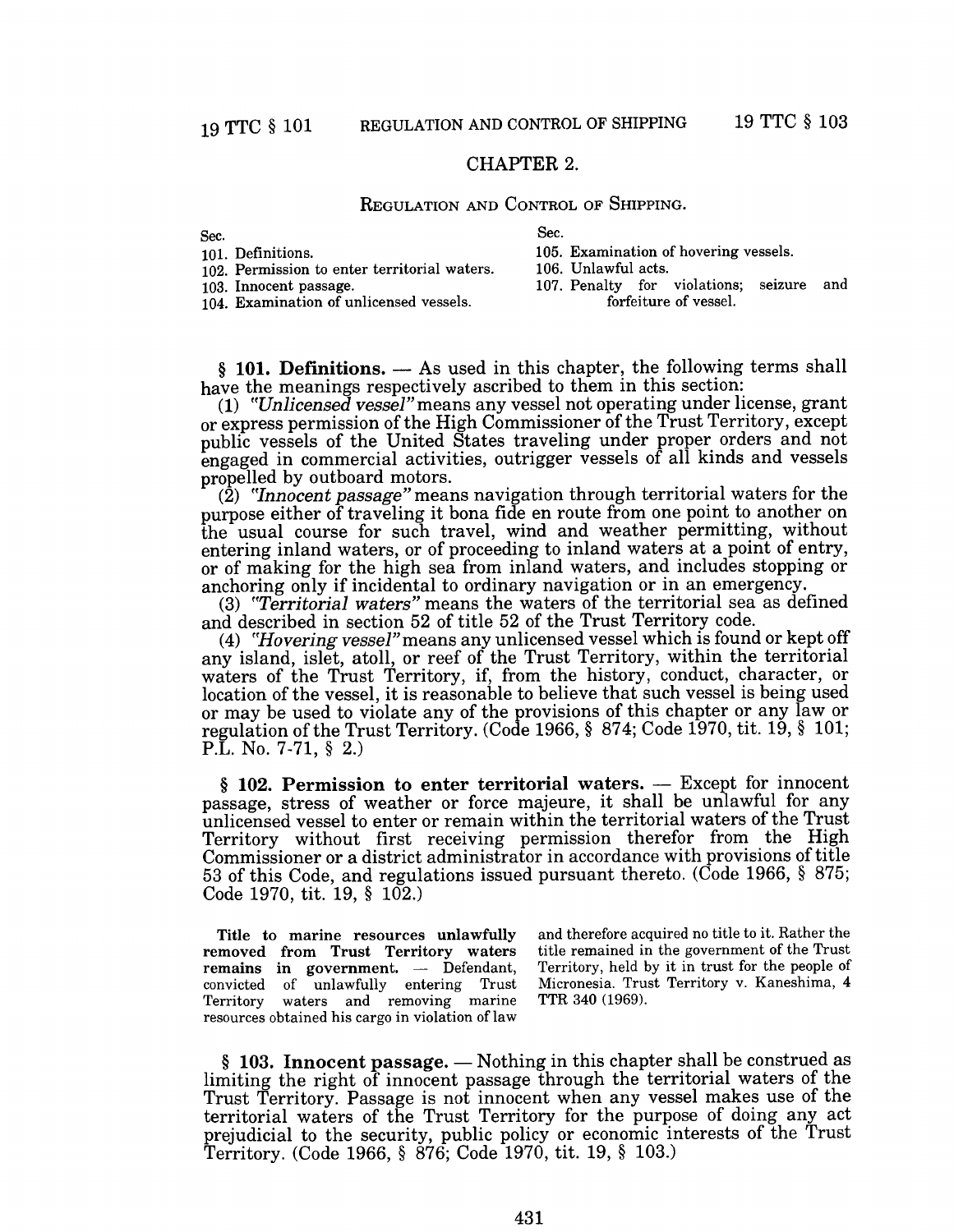§ 104. Examination of unlicensed vessels. - The district administrators or their duly authorized representatives may at any time go on board any unlicensed vessel found within the territorial waters of the Trust Territory and, if there is reason to suspect that such vessel is violating any laws or regulations of the Trust Territory, may examine the manifest and other documents and papers, and inspect and search the vessel and every part thereof and any person, trunk, package, or cargo on board, and to this end may hail and stop such vessel, and use all necessary force to compel compliance. (Code 1966, § 877; Code 1970, tit. 19, § 104.)

§ 105. Examination of hovering vessels.  $-$  (1) Any hovering vessel found within the territorial waters of the Trust Territory may at any time be boarded and examined by any district administrator or his duly authorized representative who may examine, upon oath, the master or other person having the command or charge of such vessel respecting the cargo and voyage of the vessel and may also bring the vessel into the most convenient port ofthe Trust Territory to examine the cargo. If the master or other person having the command or charge of such vessel refuses to comply with the lawful directions of such officer, or does not truly answer such questions as are put to him respecting the vessel, its cargo, or voyage he shall be liable as provided in section  $107$  of this chapter.

(2) If upon examination of any such vessel, its master, officers, crew members, passengers or cargo by any proper officer, sufficient evidence is found to satisfy the inspecting officer that any such person has been engaged in any unlawful act within the territorial waters of the Trust Territory or is actively planning to engage in such unlawful act, the vessel and the persons so engaged shall be subject to the penalties provided by section 107 of this chapter or other applicable laws of the Trust Territory. (Code 1966, § 878; Code 1970, tit. 19,  $§$  105.)

 $§$  106. Unlawful acts.  $-$  It shall be unlawful for any vessel to engage within the territorial waters of the Trust Territory in fishing, the harvesting of trochus, the removal of scrap iron, or animal, vegetable, marine, or mineral resources without authorization by an officer or agent of the government of the Trust Territory. (Code 1966, § 881; Code 1970, tit. 19, § 106.)

Title to marine resources unlawfully removed from Trust Territory waters remains in government. - Defendant, convicted of unlawfully entering Trust Territory waters and removing marine resources obtained his cargo in violation of law

and therefore acquired no title to it. Rather the title remained in the government of the Trust Territory, held by it in trust for the people of Micronesia. Trust Territory v. Kaneshima, 4 TTR 340 (1969).

§ 107. Penalty for violations; seizure and forfeiture of vessel.  $-$  (1) If any owner, master, person, company, corporation, charterer, any party to a charter agreement or other person having command or charge of a vessel fails to comply with the provisions of this chapter or obstructs or interferes with the exercise of any powers conferred by this chapter, or engages in any unlawful act under this chapter, he shall be fined not more than fifty thousand dollars, or imprisoned not more than two years, or both.

(2) Any vessel involved in the commission of unlawful acts, together with her tackle, apparel, furniture, and equipment shall be subject to seizure and forfeiture to the Trust Territory as provided in chapter 3 of this title. (Code 1966, § 882; Code 1970, tit. 19, § 107; P.L. No. 7-27, § 1.)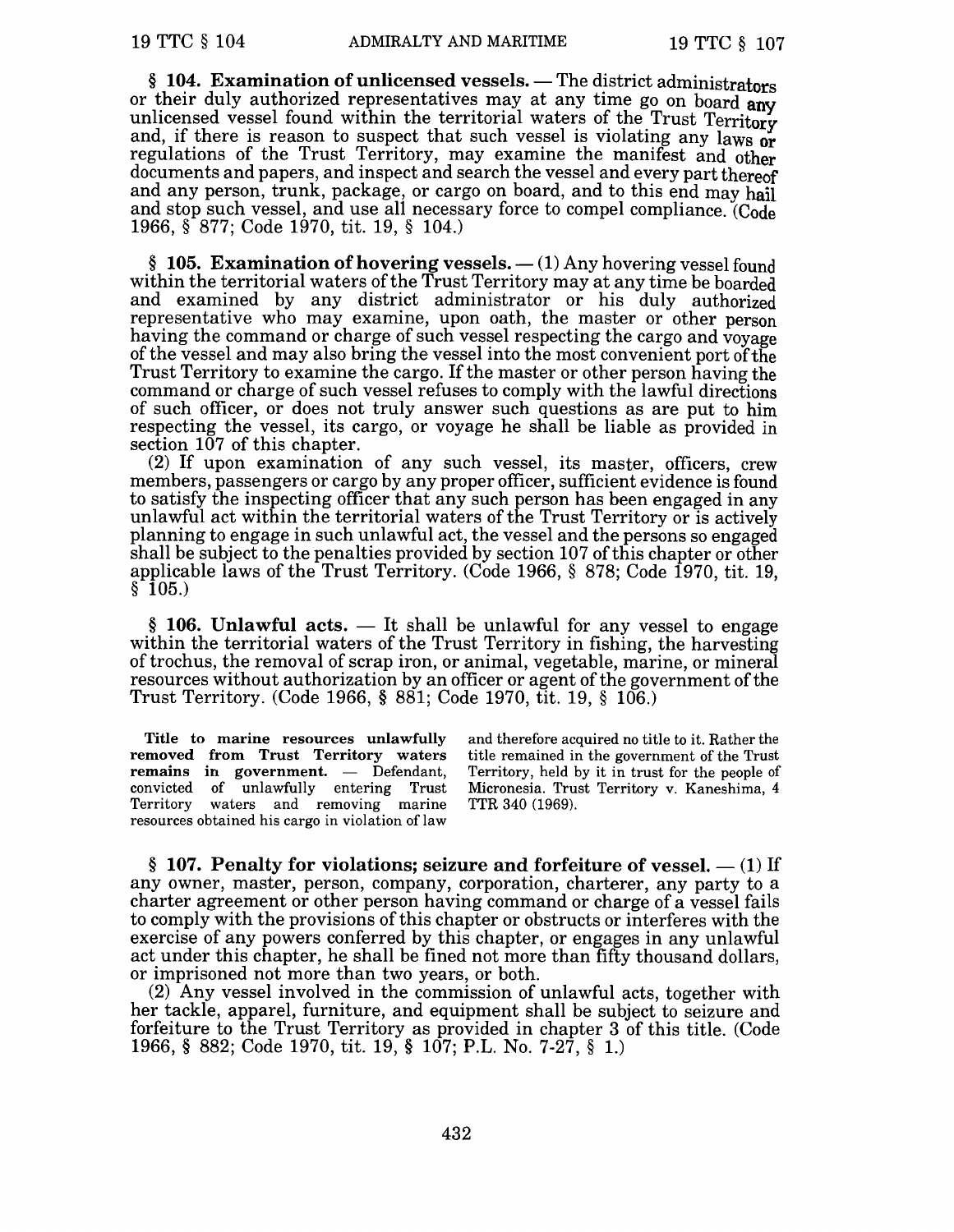Statutory authority for confiscation not  $n$ ecessary.  $-$  There is nothing in this Code authorizing either forfeiture or confiscation as a penalty of the cargo of a fishing vessel unlawfully operating in Trust Territory waters. However, because of the special nature of marine life, such statutory authority for confiscation is not necessary. Trust Territory v. Kaneshima, 4 TTR 340 (1969).

"Penalty" defined; exaction for unlawful operation of a fishing vessel.  $- A$  "penalty," as distinguished from forfeiture, is defined as a punishment by way of a pecuniary exaction from the offender imposed and enforced by the state for a crime against its laws. The only pecuniary exaction permitted by this Code for unlawfully operating a fishing vessel in Trust Territory waters are fines not exceeding \$10,000 (now \$50,000) for each offense. Trust Territory v. Kaneshima, 4 TTR 340 (1969).

Licensing requires submission to jurisdiction of Trust Territory courts. -Pursuant to this Code a vessel of a sovereign state in order to be licensed to operate within Trust Territory waters, must submit herself to the jurisdiction of the Trust Territory courts in the same manner as a vessel of Trust Territory registry. Kodang v. Trust Territory, 5 TTR 581 (1971).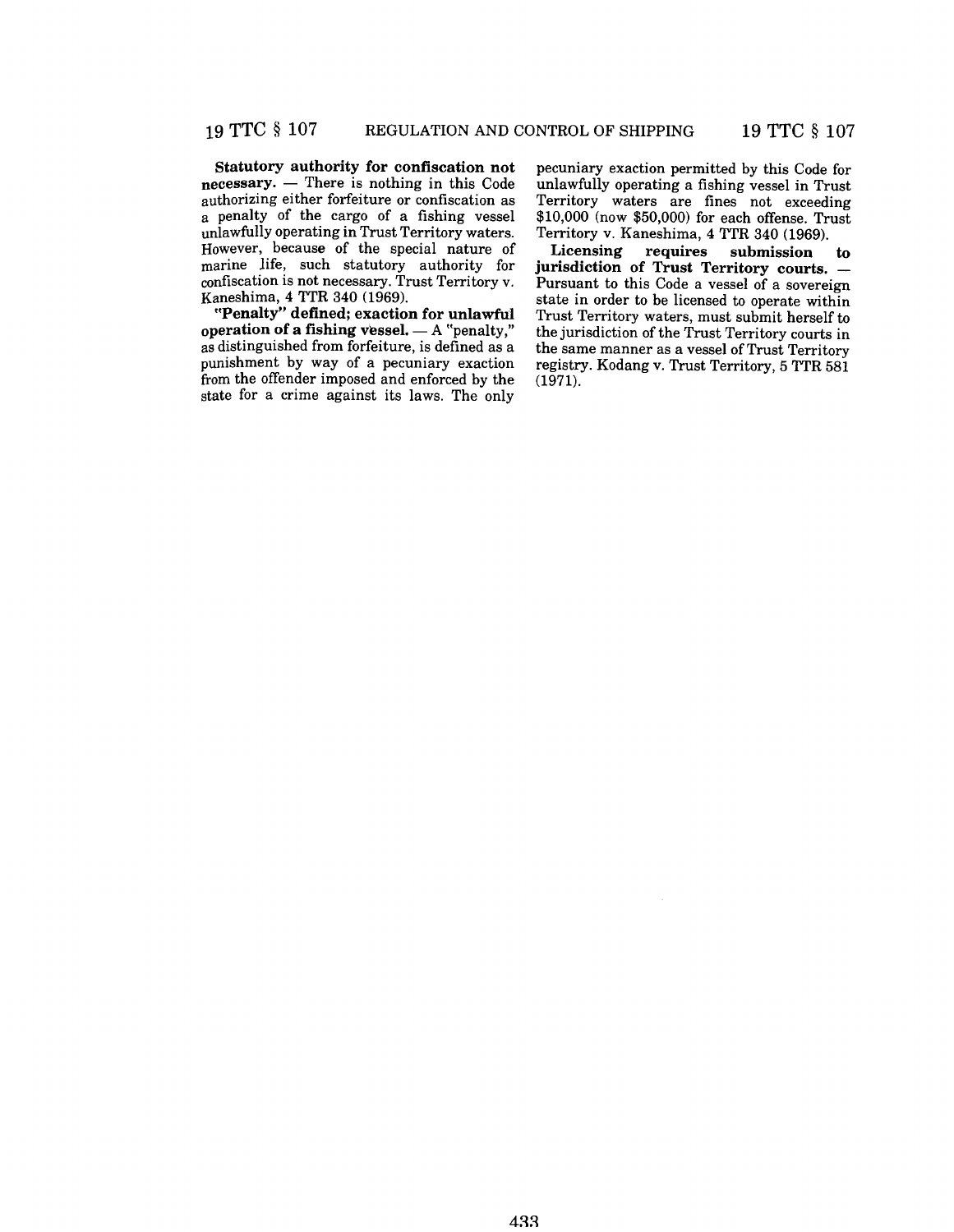#### CHAPTER 3.

# SEIZURE AND FORFEITURE PROCEDURES.

Sec.

151. Seizure authorized.

Sec.

156. Filing of claims to vessel, equipment, and

152. Report of seizure.

- cargo. 157. Forfeiture and sale; retention of vessel.
- 153. Investigation and prosecution by district attorney.
- 154. Custody of vessel and equipment.

155. Notice of libel.

- 158. Disposition of proceeds of sale.
- 159. Judgment for return.
	- 160. Compromise of claims.

Cross references. - Unreasonable search and seizure, 1 TTC § 3.

Searches and seizures, 12 TTC ch. 3.

 $§$  151. Seizure authorized.  $-$  Any district administrator or any person authorized by him to make seizures under this chapter, who has reasonable cause to believe that a vessel is subject to seizure for any violation hereof, may seize such vessel, together with her apparel, tackle, furniture and equipment. The authority granted in this section shall not bar an application to the trial division of the high court for a warrant of arrest of a vessel which has not been seized under this section. (Code 1966, § 883(a); Code 1970, tit. 19, § 151.)

"Forfeiture" defined; does not include confiscation of cargo as an incident to criminal conviction. — Forfeiture is defined<br>as "divesture of property without "divesture of property without compensation" by means of an action against

the property itself. Confiscation of cargo as an incident to criminal conviction is not within either the definition of or statutory provision for forfeiture. Trust Territory v. Kaneshima, 4 TTR 340 (1969).

 $§$  152. Report of seizure.  $-$  If the person making a seizure under this chapter is not a district administrator, he shall immediately report the seizure to the district administrator who authorized him so to act. It shall be the duty of the district administrator, whenever a seizure has been made by his authority under this chapter, to report it promptly to the district attorney and to the Attorney General of the Trust Territory, including in such report a statement of the names of any witnesses thereto. (Code 1966, § 883(b); Code 1970, tit. 19, § 152.)

 $§$  153. Investigation and prosecution by district attorney.  $-$  The district attorney of the district in which a seizure has been made for a violation of chapter 2 of this title or in which such a violation occurs shall immediately inquire into the facts of the case reported to him by the district administrator or other proper officer. If it appears probable that any forfeiture has been ncurred by reasons of such violation, the district attorney shall forthwith cause a libel to be filed and prosecuted in the trial division of the high court for the condemnation and forfeiture of the vessel involved, together with her tackle, apparel, furniture and equipment; provided, however, that if, upon inquiry and examination, the district attorney decides that such libel cannot probably be sustained or that the ends of justice do not require that it should be instituted or prosecuted, he shall report the facts to the High Commissioner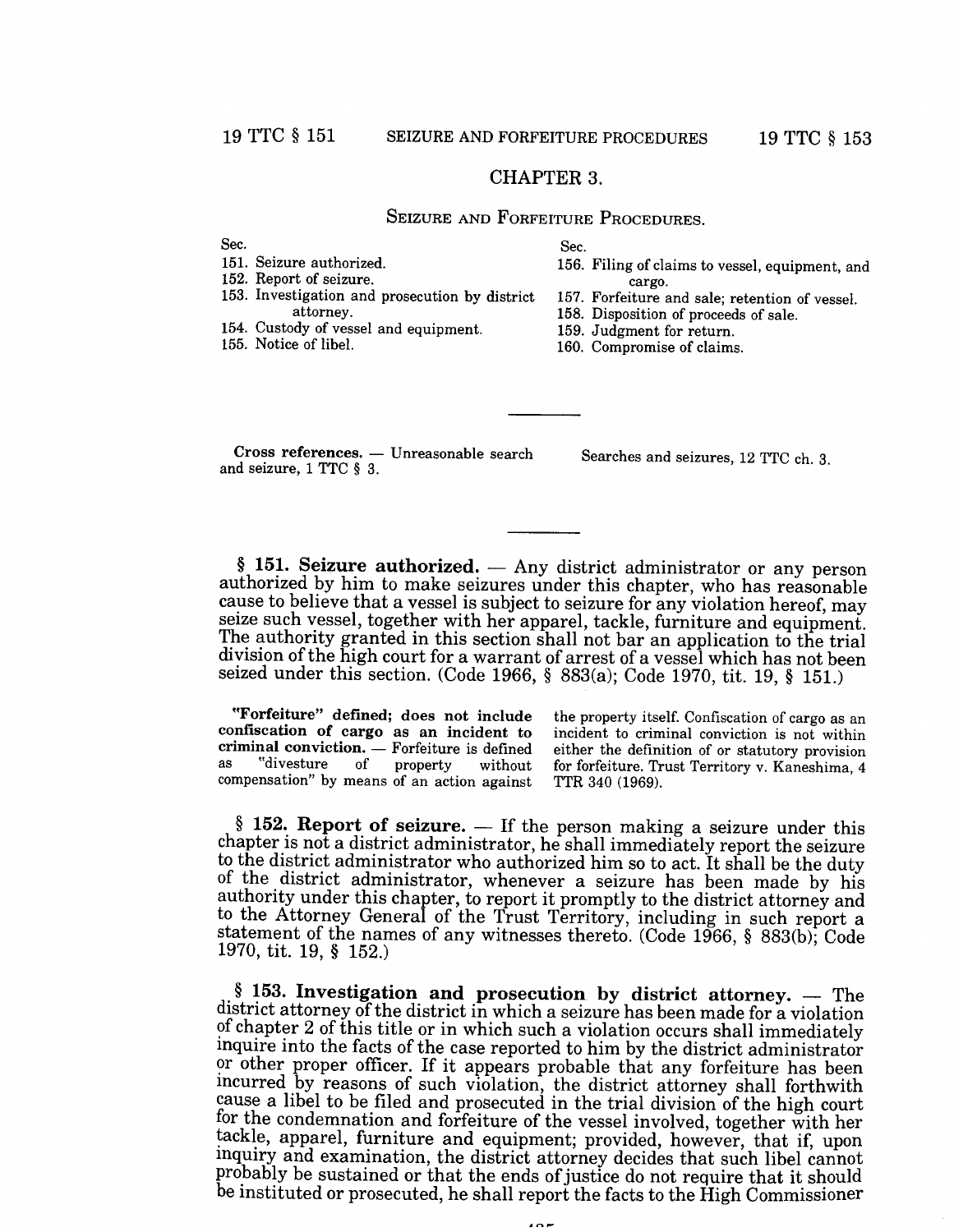for his direction in the premises. (Code 1966, § 883(c); Code 1970, tit. 19 § 153.)

§ 154. Custody of vessel and equipment.  $-$  Any foreign vessel, together with her tackle, apparel, furniture and equipment, seized under this chapter shall be placed and remain in the custody of the district administrator for the district in which the seizure was made to await disposition according to this chapter. (Code 1966, § 883(d); Code 1970, tit. 19, § 154.)

§ 155. Notice of libel.  $-$  After the filing of a libel under this chapter, the reputed owner of the vessel involved and any reputed holders of liens upon her shall be given due notice of the seizure and of the forfeiture proceedings in such manner as the court shall direct; provided, that no failure of such notice to reach the owner shall invalidate the proceedings provided the vessel has been seized in accordance with this chapter or has been arrested under a warrant of arrest issued by the court. (Code 1966, § 883(e); Code 1970, tit. 19, § 155.)

§ 156. Filing of claims to vessel, equipment, and cargo.  $-$  (1) Any person claiming a vessel seized under this chapter may, at any time within forty-five days after seizure or arrest of the vessel, or such longer time, if any, as the court may allow, file in the trial division of the high court in the district in which the seizure or arrest was made, a claim stating his interest therein. Upon filing of such claim the court shall, after such notice, if any, as it deems justice requires, proceed to adjudicate the interests in the vessel, together with her tackle, apparel, furniture and equipment, and determine whether they shall be condemned and forfeited.

 $(2)$  If the claimant is the owner or the person otherwise entitled to immediate possession of the vessel, he shall have the burden of proof to show that the violation occurred without his knowledge or without any negligence on his part. Upon satisfactory proof that the violation occurred without his knowledge or any negligence on his part, he shall be entitled to a return of said vessel, together with her tackle, apparel, furniture and equipment. If said claimant is a lien holder, he shall, upon satisfactory proof that the violation occurred without his knowledge or any negligence on his part, be entitled to have the amount of his lien determined and protected in the manner and to the extent the court determines justice requires, in any judgment entered under this chapter. (Code 1966, § 883(f); Code 1970, tit. 19, § 156; P.L. No. 7-17, § 1.)

Effect of failure of owner of vessel to appear at proceeding for condemnation. -Where owner of vessel involved in proceeding for condemnation and forfeiture failed to appear and meet his statutory burden of proving that violation made grounds of

proceeding was without his knowledge or wilful<br>negligence court, would order vessel negligence, court would order condemned and forfeited. Trust Territory v. Len Che Seng No.3, 6 TTR 50 (1972); Trust Territory v. Hong Sen len, 6 TTR 52 (1972).

 $§$  157. Forfeiture and sale; retention of vessel.  $-$  If, after due process of law, the court finds in favor of the libelant, the court shall condemn and declare the vessel forfeited, together with her tackle, apparel, furniture and equipment, and shall order the sale thereof at public auction or shall order the vessel forfeited to the High Commissioner for the use of the Trust Territory, subject in either case to such provisions as the court deems justice requires for the protection of liens which have been determined in accordance with section 156 of this chapter. (Code 1966, § 883(g); Code 1970, tit. 19, § 157.)

Burden of proof is on claimant of release therefrom the exception, so that the property seized. - Forfeiture is the rule and burden of proof is upon the claimant of the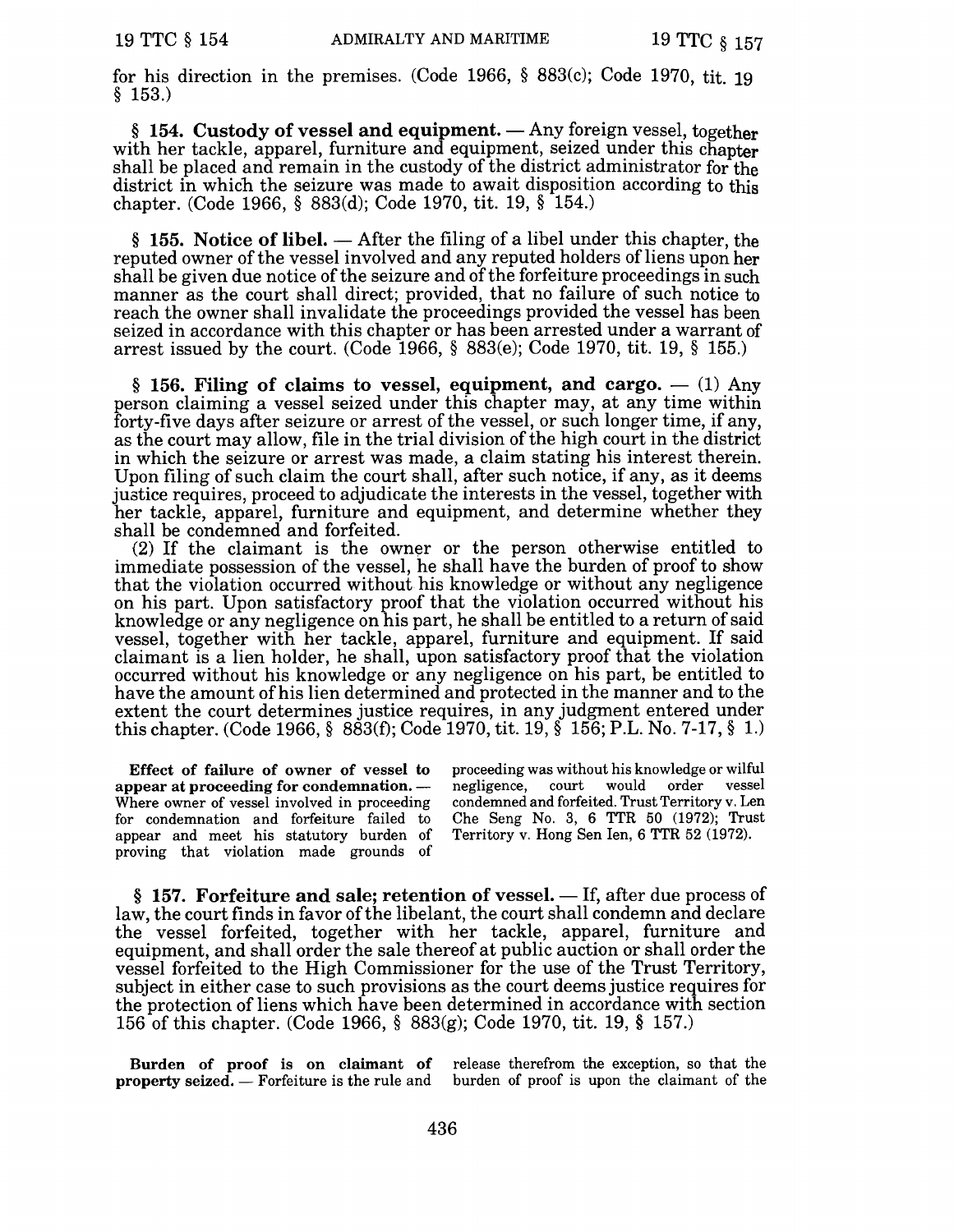property seized to establish his right to it under statutory conditions. Trust Territory Kyoshin Maru No. 23, 4 TTR 452 (1969).<br>When owner is relieved

relieved from responsibility for unlawful use of vessel. -Under the Trust Territory seizure and condemnation statute, the owner or person possession is relieved of responsibility for the unlawful use of a vessel if he did not know of the intended use or was not wilfully negligent in failing to prevent the intended use. Trust Territory v. Kyoshin Maru No. 23, 4 TTR 452 (1969).

Where claimant has knowledge of unlawful destination of vessel, he is wilfully negligent in not stopping the voyage. - Where evidence demonstrated that claimant knew or should have known the unlawful destination of his vessel, it followed he was wilfully negligent in failing to stop the voyage and that negligence offset the claimant's right to recover the seized vessel. Trust Territory v. Kyoshin Maru No. 23, 4 TTR 452 (1969).

 $§$  158. Disposition of proceeds of sale.  $-$  The proceeds of the sale shall be disposed of as follows:

(1) The payment of all proper expenses of the proceedings of forfeiture and sale, including expenses of seizure, maintaining the custody of the vessel, advertising and court costs;

(2) The payment of liens to the extent that the court has determined they shall be protected in accordance with sections 156 and 157 of this chapter; and,

(3) The residue, if any, shall be deposited with the treasurer of the Trust Territory as a navagation fine. (Code 1966, § 883(h); Code 1970, tit. 19, § 158.)

§ 159. Judgment for return.  $-$  Upon the entry of judgment in favor of a claimant who is the owner or the person otherwise entitled to immediate possession, all the property seized or arrested shall be returned forthwith to the claimant or his agent; provided, that, if it appears there was reasonable cause for the seizure or arrest, the court shall cause a proper certificate thereof to be entered and the claimant shall not be entitled to costs, nor shall the person who made the seizure, nor the prosecutor, be liable to suit or judgment on account of such seizure or prosecution. (Code 1966, § 883(i); Code 1970, tit. 19, § 159.)

 $§$  160. Compromise of claims.  $-$  Any claim for forfeiture under this chapter may be compromised by the High Commissioner at any time on such terms and conditions as he deems reasonable andjust. The High Commissioner may in connection therewith remit or mitigate the forfeiture or any part thereof, or order discontinuance of any prosecution relating thereto; provided, that nothing in this section shall be construed to deprive any person without his consent of an award made before such compromise. (Code 1966, § 883(j); Code 1970, tit. 19, § 160.)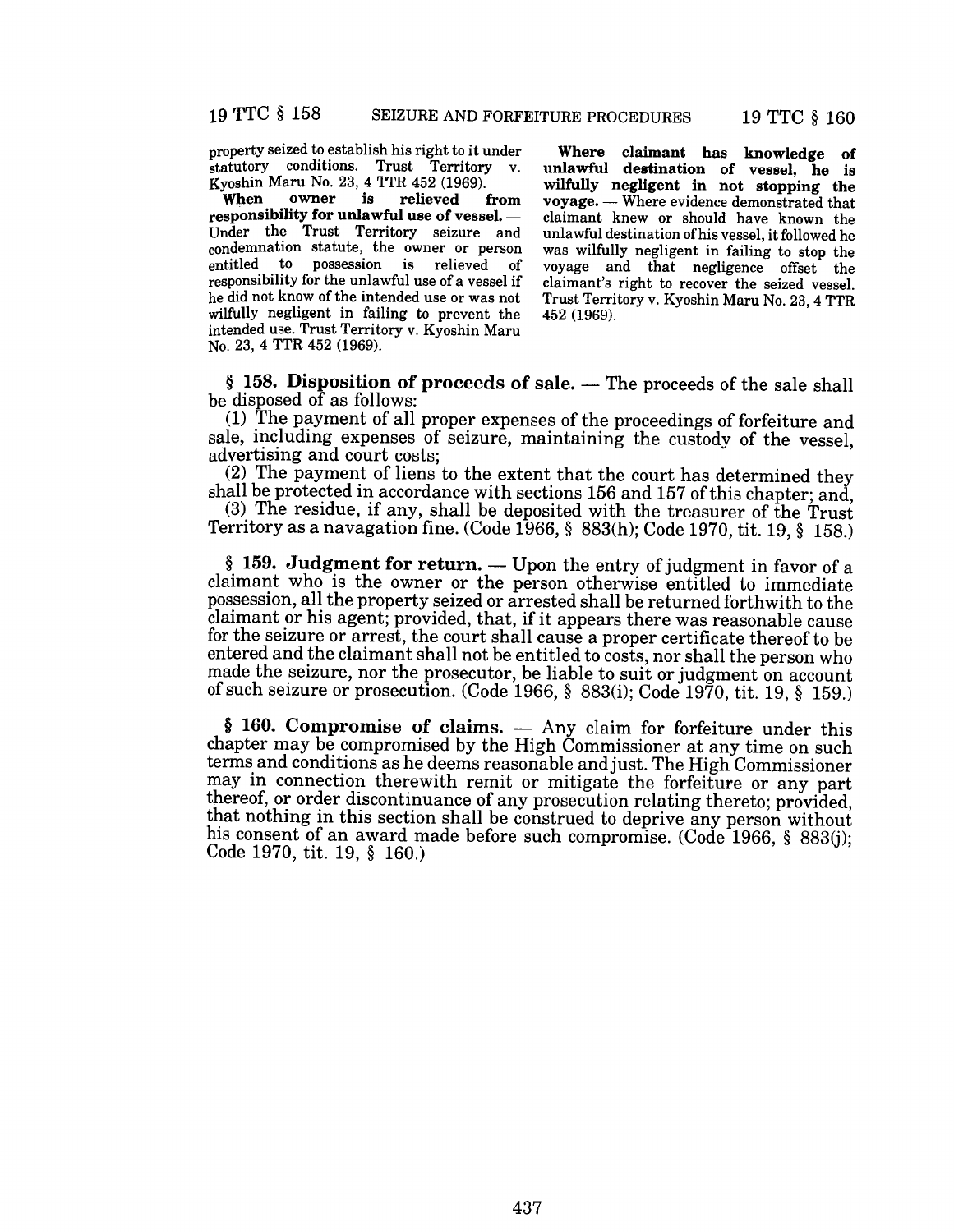# CHAPTER 4.

# SEAMEN'S PROTECTION ACT.

Sec.

- 201. Short title.
- 202. Definitions.
- 203. Certificate of service.
- 204. Minimum age for employment.
- 205. Wages; generally.
- 206. Same; unjustifiable discharge.
- 207. Stowaways.
- 208. Grounds for discharge.
- 209. Advance and allotment of wages.
- 210. Wages and clothing exempt from attachment; assignment of wages.
- 211. Vacation allowances and holidays.
- 212. Agreements as to loss of lien or right to wages.
- 213. Wages not dependent on freight earned.
- 214. Wages, maintenance, and benefits for sick and injured seamen.
- 215. Wrongful death.
- Sec.
- 216. Death on board; procedure generally.
- 217. Same; issuance of death certificate.
- 218. Same; burial expenses.
- 219. Working hours; overtime.
- 220. Repatriation; rights generally.
- 221. Same; loss of right.
- 222. Offenses against the internal order of the vessel.
- 223. Corporal punishment.
- 224. Drunkenness, neglect of duty.
- 225. Desertion.
- 226. Incitement of revolt, mutiny, riot, etc.
- 227. Revolt or mutiny of seamen.
- 228. Entry of the offenses in logbook.
- 229. Abandonment of seamen.
- 230. Freedom of association.
- 231. Time limit.
- 232. Director to make rules and regulations.

 $§$  201. Short title.  $-$  This chapter shall be known as the "Seamen's Protection Act." (Code 1970, tit. 19, § 201.)

 $§$  202. Definitions.  $-$  In this chapter, unless the context otherwise requires, the following definitions shall be applicable:

(1) *"Master"* means any person having command of a vessel;

(2) "Seamen" means any or all members of a crew and officers other than the master and pilots, employed or engaged in any capacity on board any vessel;

(3) "Crew" means collectively the persons, other than officers and the master, serving in any capacity on board a vessel;

(4) "Shipowner" includes the charterer of any vessel where he mans, victuals, and navigates such vessel at his own expense or by his own procurement;

*(5) rrTrust Territory vessel"* means any vessel registered with the Trust Territory government;

*(6) "Fishing vessel"* means any vessel used for catching any living creatures at sea;

*(7) ''Foreign trade"* means trade between foreign countries or between the Trust Territory and foreign countries;

*(8) "Director"* means the director of transportation and communications or a person or board established by law to make rules and regulations not contrary to the provisions of this chapter relating to conditions and terms of employment, benefits, and other necessary matters concerning the rights of seamen. (Code 1970, tit. 19, § 202.)

§ 203. Certificate of service.  $-$  (1) The master shall sign and give to a seaman discharged from his vessel, either on his discharge or on payment of his wages, a certificate of service in a form approved by the director, specifying the period of his service and the time and place of his discharge.

(2) If any person forges or fraudulently alters any certificate of service, he shall, in respect of each offense, be guilty of a misdemeanor. (Code 1970, tit. 19, § 203.)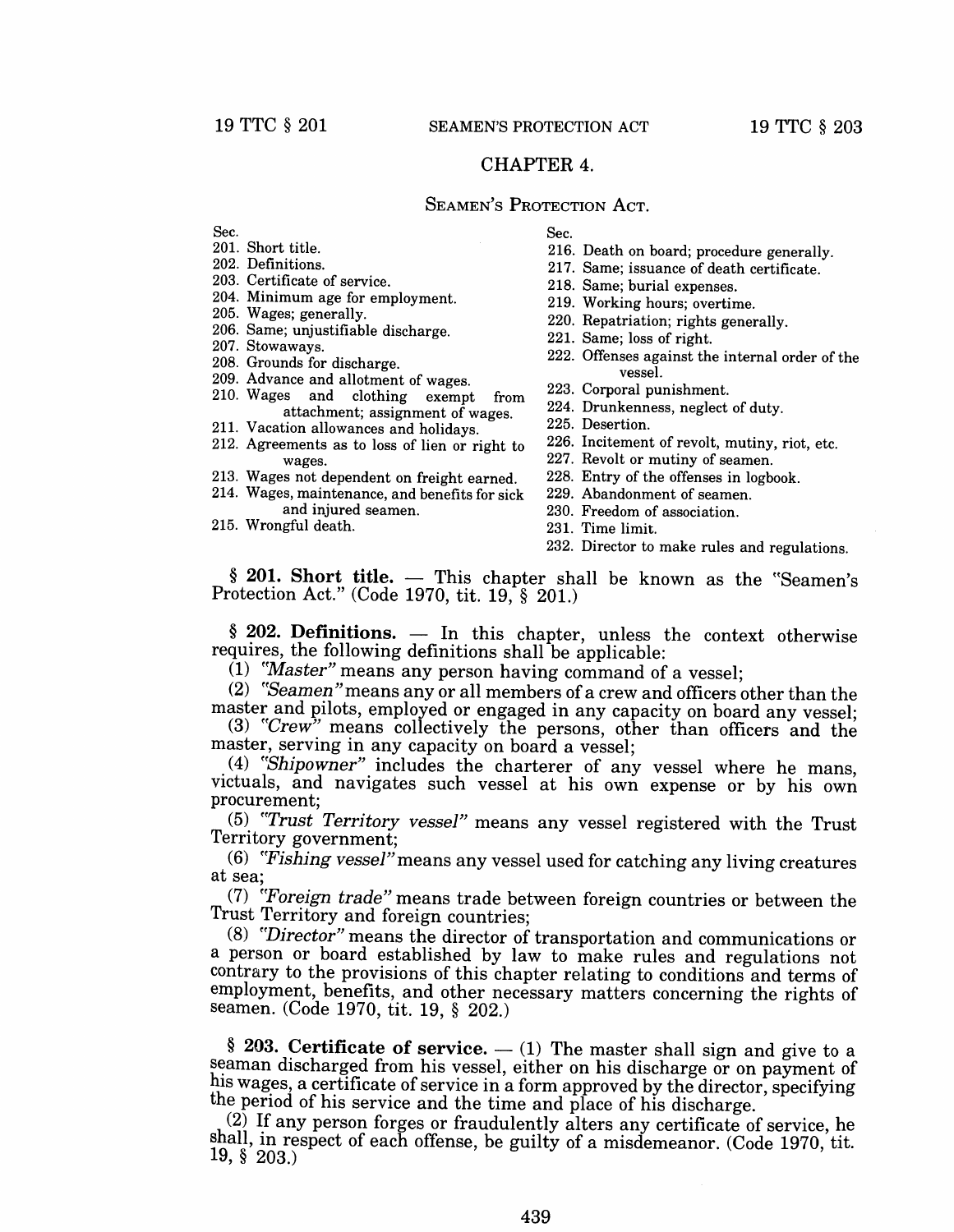§ 204. Minimum age for employment.  $-$  (1) Children under the age of sixteen years shall not be employed on Trust Territory vessels engaged to foreign trade, except on vessels on which only members of the same family are employed, school-ships, or training ships.

 $(2)$  The master shall keep a register of all persons under the age of sixteen years employed on board his vessel, as required by regulations. (Code 1970, tit.  $19, \, \S \, 204.$ )

§ 205. Wages; generally.  $-$  (1) Wages shall commence on the day specified and agreed to in the shipping articles or at the time of presence on board the vessel for the purpose of commencing work, whichever first occurs, and shall terminate on the day of discharge or termination of the articles.

(2) In the absence of any agreement to the contrary the shipowner or the master of the vessel shall pay to every seaman his wages within two days after the termination of the articles, or at the time when the seaman is discharged. whichever is first.

(3) A seaman is entitled to receive in local currency, on demand, from the master one-half of his wages actually earned and payable at every intermediate port where the vessel shall load or deliver cargo before the voyage is ended, but not more than once in any ten-day period. In case of wrongful failure to pay a seaman his wages on demand, the seaman becomes entitled to a payment of full wages earned.

(4) Every master shall deliver to the seaman, before paying off, a full and true account of his wages and all deductions to be made therefrom on any account whatsoever, and in default shall, for each offense, be liable to a penalty of not more than twenty-five dollars. (Code 1970, tit. 19, § 205.)

 $§$  206. Same; unjustifiable discharge.  $-$  Any seaman who has signed shipping articles and is afterward discharged before the commencement of the voyage or before one month's wages are earned, without fault on his part justifying such discharge and without consent, shall be entitled to receive in addition to his earned wages a sum equal in amount to one month's wages as compensation. (Code 1970, tit. 19, § 206.)

 $\S$  207. Stowaways.  $- A$  stowaway signing the vessel's articles is entitled to wages, but not to maintenance and cure as provided in this chapter. The master shall discharge him at the first convenient port of call. Nothing in this section shall require a stowaway to be signed on shipping articles. (Code 1970, tit. 19, § 207.)

 $§$  208. Grounds for discharge. — The master may discharge a seaman for justifiable cause, including any of the following grounds:

(1) Unjustified failure to report on board at such times and dates as may be specified by the master;

(2) Incompetence to perform duties for which the seaman has represented himself as qualified;

(3) Theft, embezzlement, or wilful destruction of any part of the vessel, its cargo or stores;

(4) Serious insubordination or wilful disobedience or wilful refusal to perform assigned duties;

(5) Mutiny or desertion;

(6) Habitual intoxication, quarreling or fighting;

(7) Possession of dangerous weapons, narcotics or contraband articles;

(8) Intentional concealment from the shipowner or master, at or prior to engagement under the shipping articles, of a condition which resulted in sickness or injury;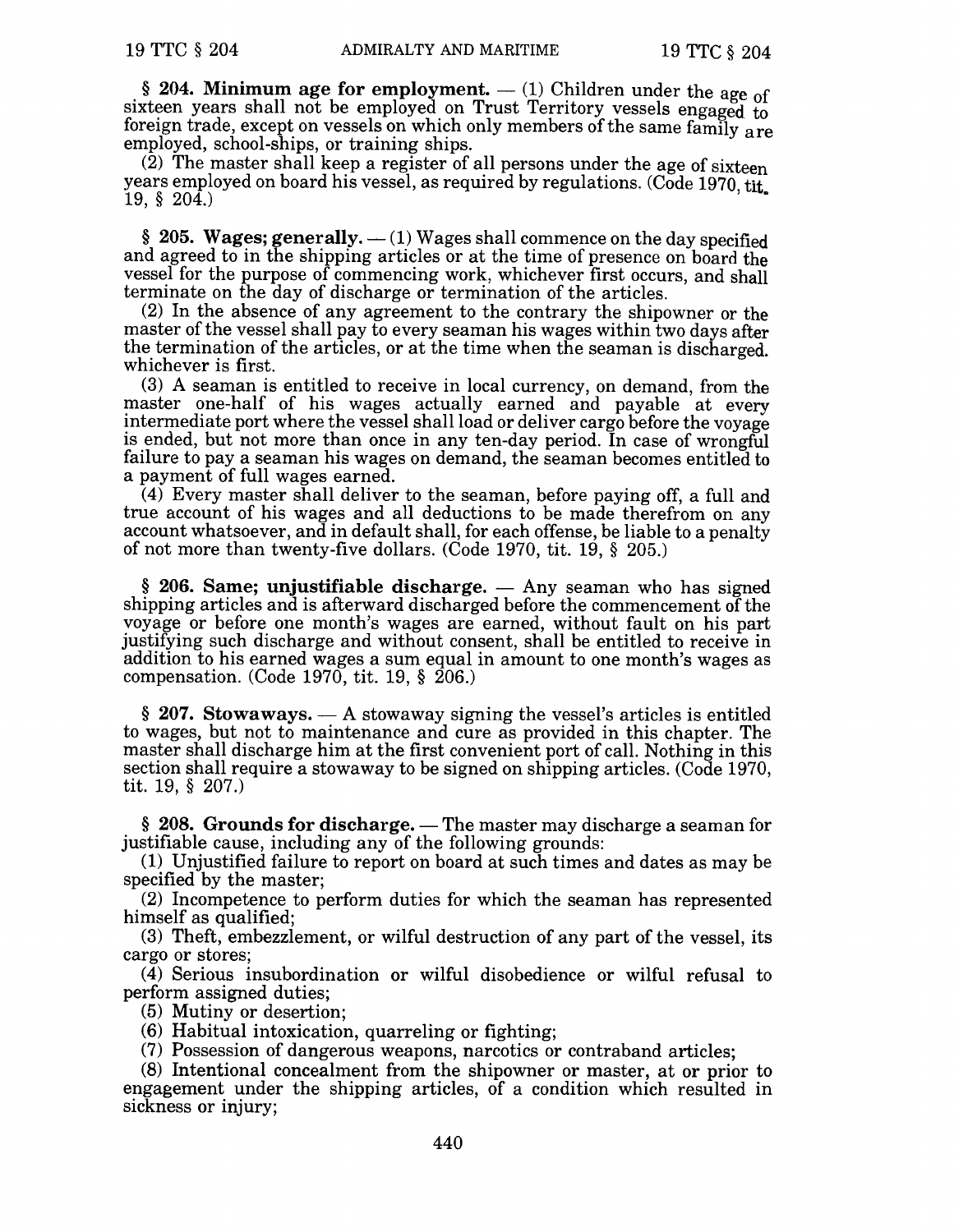(9) Assistance to stowaways;

(10) Wilful violation of the laws of the Trust Territory or applicable local criminal laws. (Code 1970, tit. 19, § 208.)

§ 209. Advance and allotment of wages.  $-$  (1) It shall be unlawful to pay any seaman wages in advance of the time when they are actually earned, or to pay such advance wages or make any order or note or other evidence of the indebtedness therefor to any other person, or to pay any person for the shipment of any seaman when payment is deducted or to be deducted from a seaman's wages. Any person violating any of the provisions of this section shall be punished with a fine of not more than fifty dollars.

 $(2)$  It shall be lawful for the master and any seaman to agree that an allotment of a protion of the seaman's earnings may be payable to a spouse, children, grandchildren, parents, grandparents, brothers or sisters, or to a bank account in the name of the seaman. (Code 1970, tit. 19, § 209.)

§ 210. Wages and clothing exempt from attachment; assignment of wages.  $-$  The wages and clothing of a seaman shall not be subject to attachment or arrestment from any court; and assignment or sale of wages or of salvage made prior to the accruing thereof shall not bind the seaman, except that allotments shall bind the seaman. (Code 1970, tit. 19, § 210.)

 $§$  211. Vacation allowances and holidays.  $-$  (1) Every master and seaman shall be entitled after twelve months of continuous service on a vessel or for the same employer to receive and shall take an annual paid vacation equivalent to:

(a) In the case of masters and officers, not less than twelve days base wages; and

(b) In the case of other members of the crew, not less than eight days base wages.

 $(2)$  Every seaman shall be entitled to a minimum of five paid holidays per year.

(3) In the event a seaman is unable to take the benefits of subsections (1) and (2) hereof for paid vacation or holiday, then that person shall be entitled to double time pay for each vacation day or holiday, as measured by eight hours that person was unable to take, as certified by the master. (Code 1970, tit. 19, § 211.)

 $§$  212. Agreements as to loss of lien or right to wages.  $-$  No seaman shall by any agreement forfeit his lien upon the ship or be deprived of any remedy for the recovery of his wages to which he would otherwise have been entitled, and every stipulation by which any seaman consents to abandon his right to his wages in the case of the loss of the ship or to abandon any right which he may have obtained in the nature of salvage shall be wholly void and inoperative. (Code 1970, tit. 19, § 212.)

 $§$  213. Wages not dependent on freight earned.  $-$  No right to wages on the part of any seaman shall be dependent on the earning of freight by the vessel; provided, that nothing in this section shall be construed to prevent any profit-sharing plan by which officers and crew are to be compensated with profits in addition to their established wages. (Code 1970, tit. 19, § 213.)

§ 214. Wages, maintenance, and benefits for sick and injured seamen.  $-$  (1) In the event of disabling sickness or injury while a seaman is on board a vessel under signed shipping articles, or off the vessel pursuant to an actual mission assigned to him by, or by the authority of the master, the seaman shall be entitled to: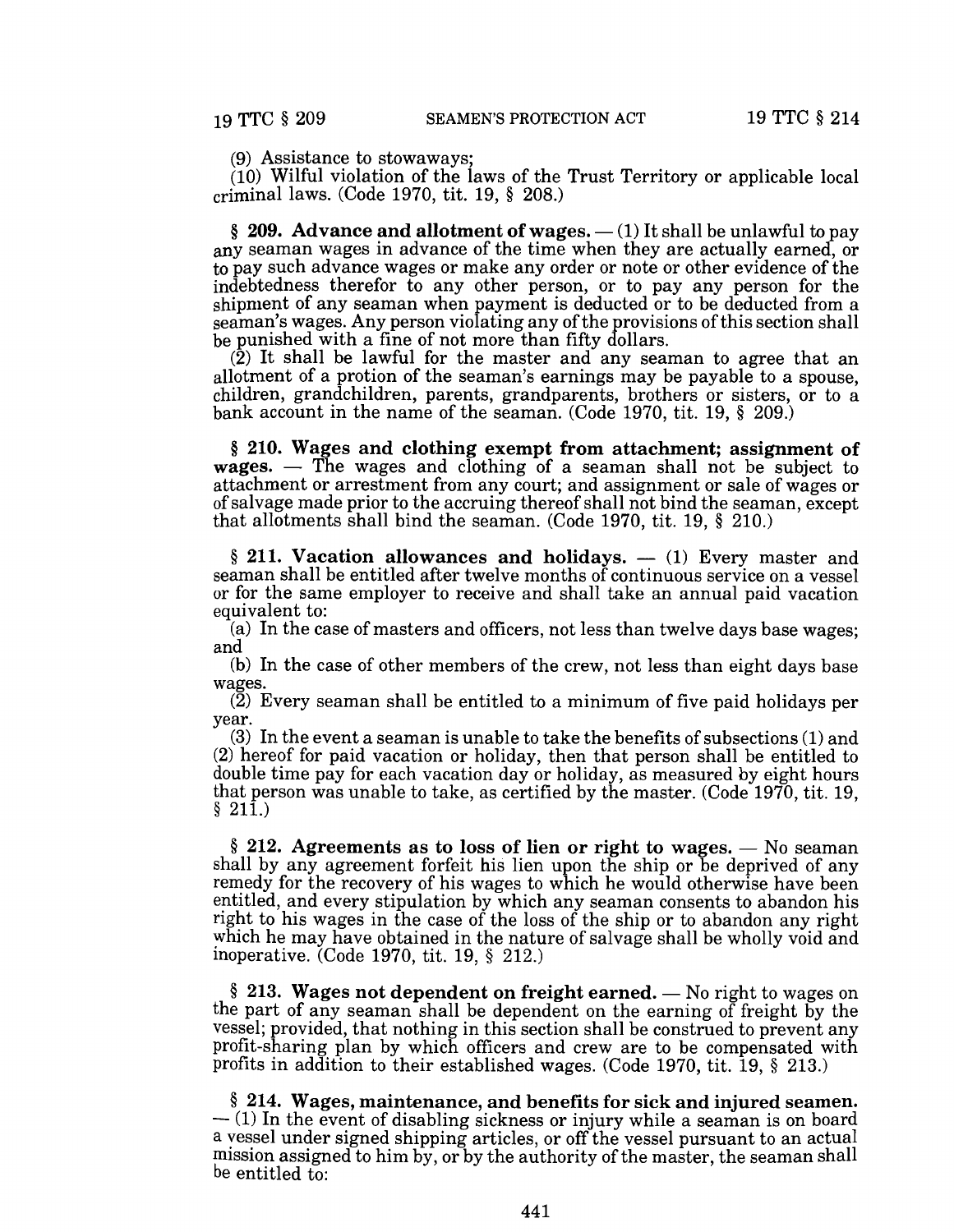(a) Full wages, as long as he is sick or injured and remains on board the vessel;

(b) Medical and surgical treatment and supply of proper and sufficient medicines and therapeutical appliances, until medically declared to have reached a maximum cure or to be incurable, but in no event more than thirty weeks from the day of the injury or commencement of the sickness;

(c) An amount equal to board and lodging up to a maximum period of thirty weeks, and one third of his base wages during any portion of such period subsequent to his landing from the vessel but not to exceed a maximum period of sixteen weeks commencing from the day of injury or commencement of the sickness;

(d) Repatriation as provided in section 220 of this chapter including, in addition, all charges for his transportation, accommodation and food during the journey and his maintenance up to the time fixed for his departure.

(2) The shipowner or his representative shall take adequate measures for safeguarding property left on board by a sick, injured, or deceased seaman.

 $(3)$  The seaman shall not be entitled to any of the following benefits:

(a) If such sickness or injury resulted from his wilful act, default or misconduct;

(b) If such sickness or injury developed from a condition which was intentionally concealed from the employer at or prior to his engagement under the articles;

(c) If he refuses medical treatment for such sickness or injury or is denied such treatment because of misconduct or default;

(d) If at the time of his engagement he refused to be medically examined. (4) The seaman shall have a maritime lien against the vessel for any wages due him under this section. (Code 1970, tit. 19, § 214.)

§ 215. Wrongful death.  $-$  Notwithstanding anything contained in title 6, chapter 5 of this Code, whenever the death of a seaman, resulting from an injury, shall be caused by wrongful act, omission, neglect or default occurring on board a vessel, the personal respesentative of the deceased seaman may maintain a suit for damages, for the exclusive benefit of the deceased's wife, husband, parent, child, or dependent relative, against the vessel, person or corporation which would have been liable if death had not ensued. (Code 1970, tit. 19, § 215.)

§ 216. Death on board; procedure generally.  $-$  In the event of a death on board a vessel, an entry shall be made into the vessel's logbook by the master and one of his officers. He shall also report the death to the authorities at the first port of arrival and shall submit a statement signed by him to the director. The logbook entry and statement shall contain the first and last name, sex, nationality, year and place of birth of the deceased person, the cause of death, place of death (latitude, longitude), date and time of death, the names of next-of-kin, if known, and the name of the vessel. If the deceased person is a seaman, the entry and statement shall contain, in addition, his rank or rating, place and address of his residence or domicile, and the number of his license with date of issuance. The statement submitted by the master shall be countersigned by any attending physician aboard, otherwise by any of the ship's officers. A list of personal effects and amounts of money left on board the vessel shall be attached. (Code 1970, tit. 19, § 216.)

 $§$  217. Same; issuance of death certificate.  $-$  Where a death has been reported in accordance with the requirements of section 216 of this chapter, the office of the director shall issue a death certificate containing the particulars set forth in section 216 of this chapter upon the request of anyone having a legal interest. (Code 1970, tit. 19, § 217.)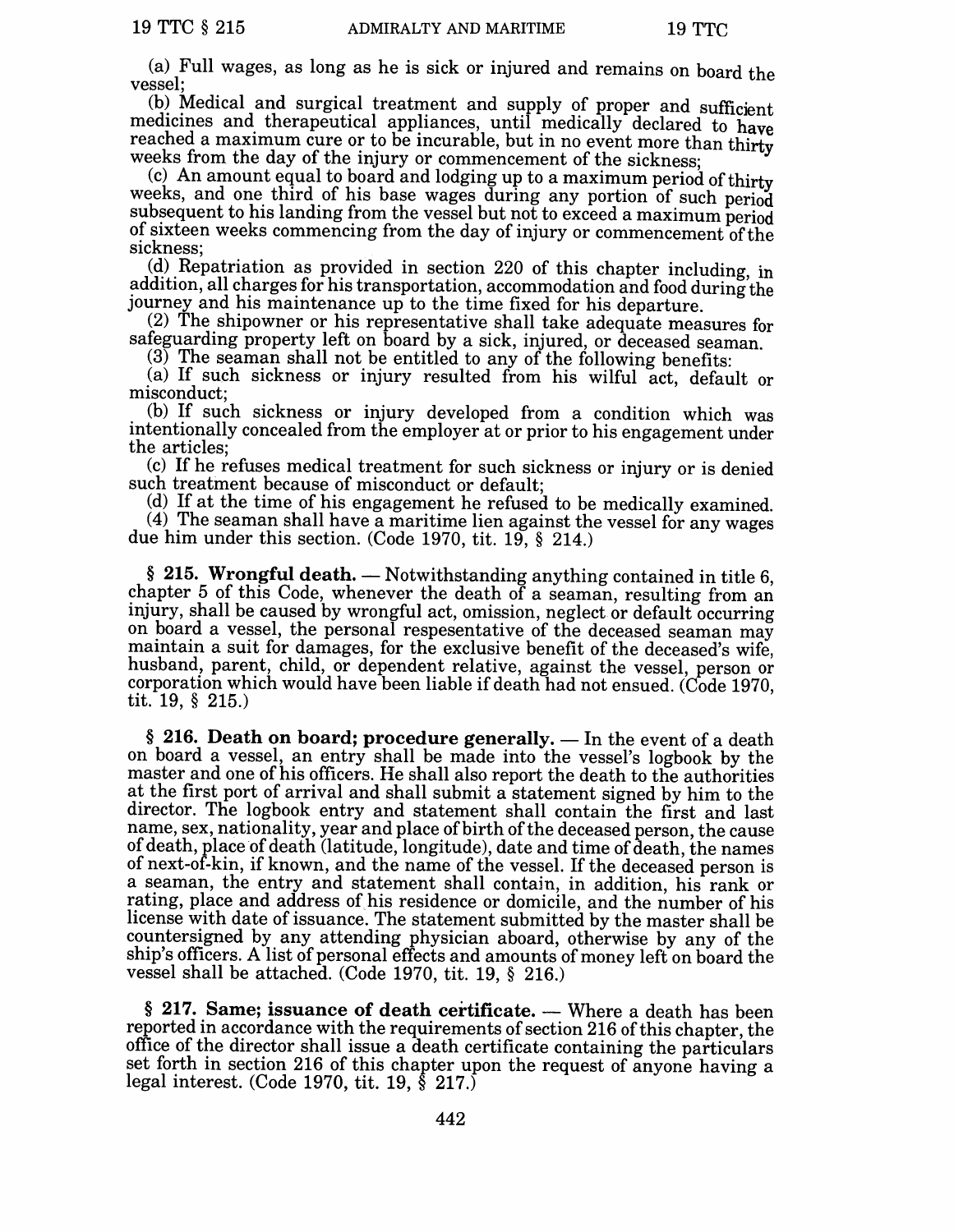$§$  218. Same; burial expenses.  $-$  In the case of death of a seaman occurring on board the vessel or in case of his death occurring on shore, if, at the time, he was entitled to medical care and maintenance at the shipowner's expense, the shipowner shall be liable to defray reasonable local funeral expenses and make payment of the base wages of the deceased seaman up to the end of the month in which the death occurs. (Code 1970, tit. 19, § 218.)

§ 219. Working hours; overtime. - In relation to the members of the crew on a vessel engaged in foreign trade:

(1) The normal hours of work in port and at sea shall be eight per day; provided, that Saturdays and Sundays shall be included as weekdays;

(2) Work performed over and above the eight-hour period shall be considered as overtime and shall be compensated for at overtime rate;

 $(3)$  A reasonable number of men shall be employed to promote safety of life at sea and to avoid excessive work burdens; and

(4) Whenever the master of any vessel shall fail to comply with this section, he shall be liable to a penalty not exceeding one hundred dollars. (Code 1970, tit. 19, § 219.)

§ 220. Repatriation; rights generally.  $-$  (1) Any seaman who is put ashore at a port other than the one where he signed the shipping articles and who is put ashore for reasons for which he is not responsible, shall be returned as a crew member or otherwise, but without expense to him:

 $(a)$  At the shipowner's option, to the port at which he was engaged or where the voyage commenced or to a port of the seaman's own country; or

(b) To another port, agreed upon between the seaman and the shipowner or the master.

However, in the event that the seaman's contract period of service has not expired, the shipowner shall have the right to transfer him to another of the shipowner's vessels to serve thereon for the balance of the contract period of service.

(2) Any seaman whose period of employment is terminated by reason of completion of the voyage for which he was engaged or by expiration of his contract period of employment shall be entitled to repatriation, at no expense to him, to the port at which he was engaged or to such other port as may be agreed upon.

 $(3)$  The right to repatriation shall be lost by failure of the seaman to request repatriation within one week from the time that he is in condition to be repatriated. (Code 1970, tit. 19, § 220.)

§ 221. Same; loss of right.  $-$  A seaman shall forfeit his right of repatriation in case of:

(1) Desertion;

(2) Entering into a new agreement with the same owner after his discharge;

 $(3)$  Entering into a new agreement with another owner within one week after his discharge;

(4) Criminal offenses under sections 224, 226, and 227 of this chapter; or

(5) Unjustifiable repudiation of the shipping articles. (Code 1970, tit. 19, § 221.)

§ 222. Offenses against the internal order of the vessel.  $-$  (1) Any seaman on a Trust Territory vessel who commits any of the following offenses may, in addition to any criminal penalties provided in this chapter, be punished by the master as follows:

(a) For neglecting or refusing without reasonable cause to join his vessel or to proceed to sea in his vessel, or for absence without leave at any time within twenty-four hours of the vessel's sailing from any port, either at the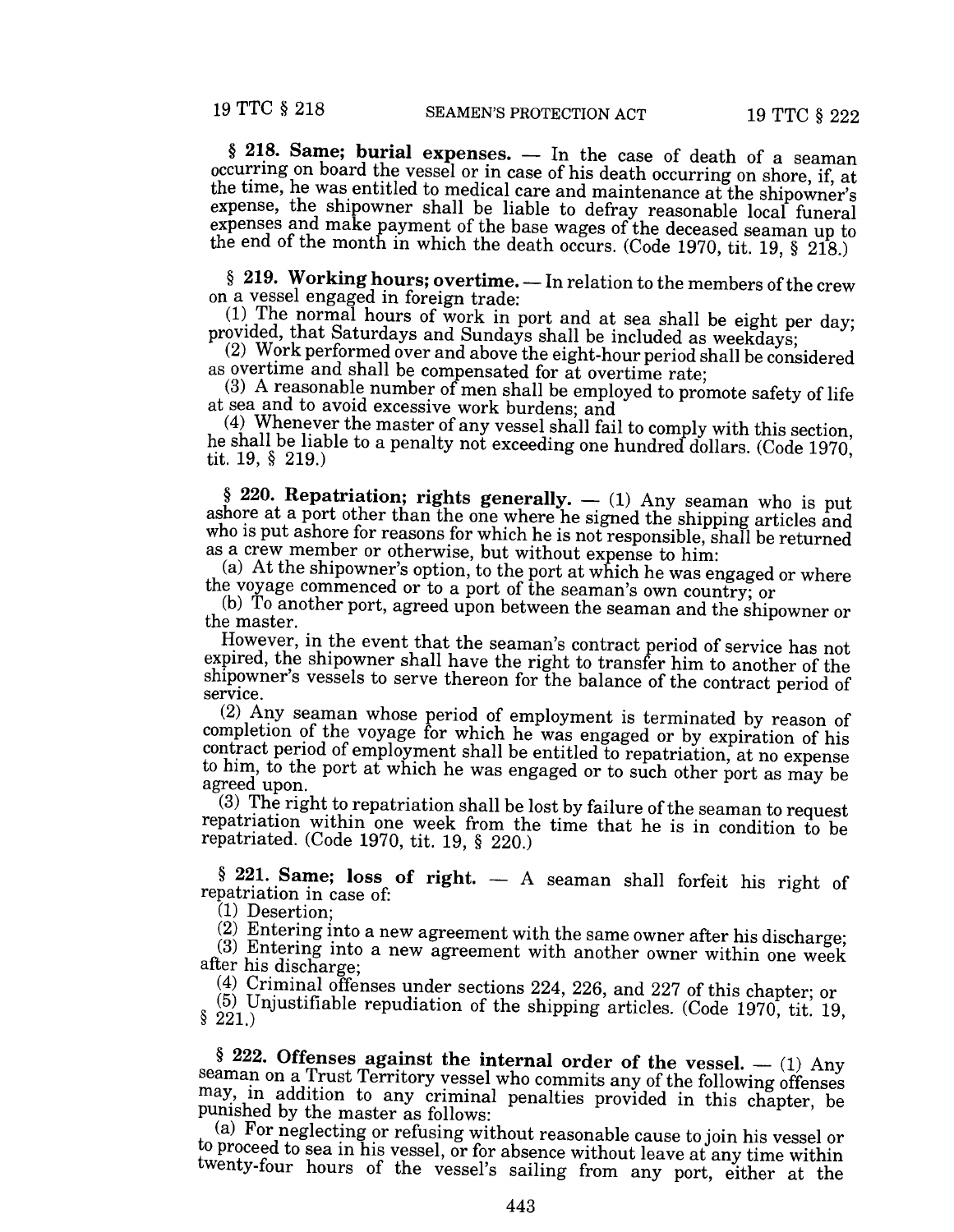commencement or during the progress of the voyage, or for absence at any time. without leave and without sufficient reason, from his vessel and from his duty. not amounting to desertion, by forfeiture from his wages of not more than two days' wages or wages sufficient to defray any expenses which shall have been properly incurred in hiring a substitute;

(b) For quitting the vessel without leave before it is placed in security, by forfeiture from his wages of not more than one month's wages:

(c) For intoxication or wilful disobedience to any lawful command, by  $b$ eing placed in restraint until such intoxication or disobedience shall cease and by forfeiture from his wages of not more than four days' wages;

(d) For continued intoxication or wilful disobedience to any lawful command or continued wilful neglect of duty, by being placed in restraint until such intoxication, disobedience or neglect shall cease, and by forfeiture, for every twenty-four hours continuance of such intoxication, disobedience or neglect, of a sum of not more than twelve days' wages;

(e) For wilfully damaging the vessel, or embezzling or wilfully damaging any part of the stores or cargo, whether on board the vessel, in boats or ashore, by forfeiture out of his wages of a sum equal in amount to the loss thereby sustained;

 $(f)$  For any act of smuggling, whereby loss or damage is occasioned to the master or shipowner, by payment to such master or shipowner of such a sum as is sufficient to reimburse the master or shipowner for such loss or damage; the whole or any part of his wages may be retained in satisfaction or on account of such liability;

 $(g)$  For assaulting any master, pilot, or officer, by forfeiture from his wages of not more than three months pay;

(h) For mutiny or desertion, by forfeiture of all accrued wages.

(2) All earnings forfeited as a result of penalties imposed by the master pursuant to this section shall be applied to reimburse the master or shipowner for any loss or damage resulting from the act for which the forfeiture was imposed, and the balance with an accounting thereof shall thereupon be forwarded to the director. (Code 1970, tit. 19,  $\S$  222.)

 $§$  223. Corporal punishment. — Flogging and all other forms of corporal punishment are hereby prohibited on board any vessel, and any master who shall violate the provision of this section shall be guilty of a misdemeanor. (Code 1970, tit. 19, § 223.)

 $§$  224. Drunkenness, neglect of duty. — Whoever, being a master, seaman, or other person on any vessel, by wilful breach of duty or by reason of drunkenness does any act tending to the immediate loss or destruction of, or serious damage to, such vessel or its cargo, or tending immediately to endanger his life or limb or the life or limb of any person belonging to or on board such vessel, or by wilful breach of duty or by neglect of duty or by reason of drunkenness refuses or omits to do any lawful act proper and requisite to be done by him for preserving such vessel and her' cargo from immediate loss, destruction or serious damage or for preserving any person on such vessel from immediate danger to life or limb, shall be subject to a fine of not more than two hundred fifty dollars. (Code 1970, tit. 19,  $\S$  224.)

 $§$  225. Desertion.  $-$  (1) Any seaman who deserts his vessel with the intention of not returning to duty and who remains unlawfully in a foreign country shall be guilty of desertion and shall be liable to answer for any damages or losses suffered by the shipowner as a consequence of such desertion.

(2) The master shall make an entry of all desertions in the logbook and file a report with the office of the director. The local authorities of the port shall be notified and requested to apprehend and deliver the deserter. (Code 1970, tit. 19, § 225.)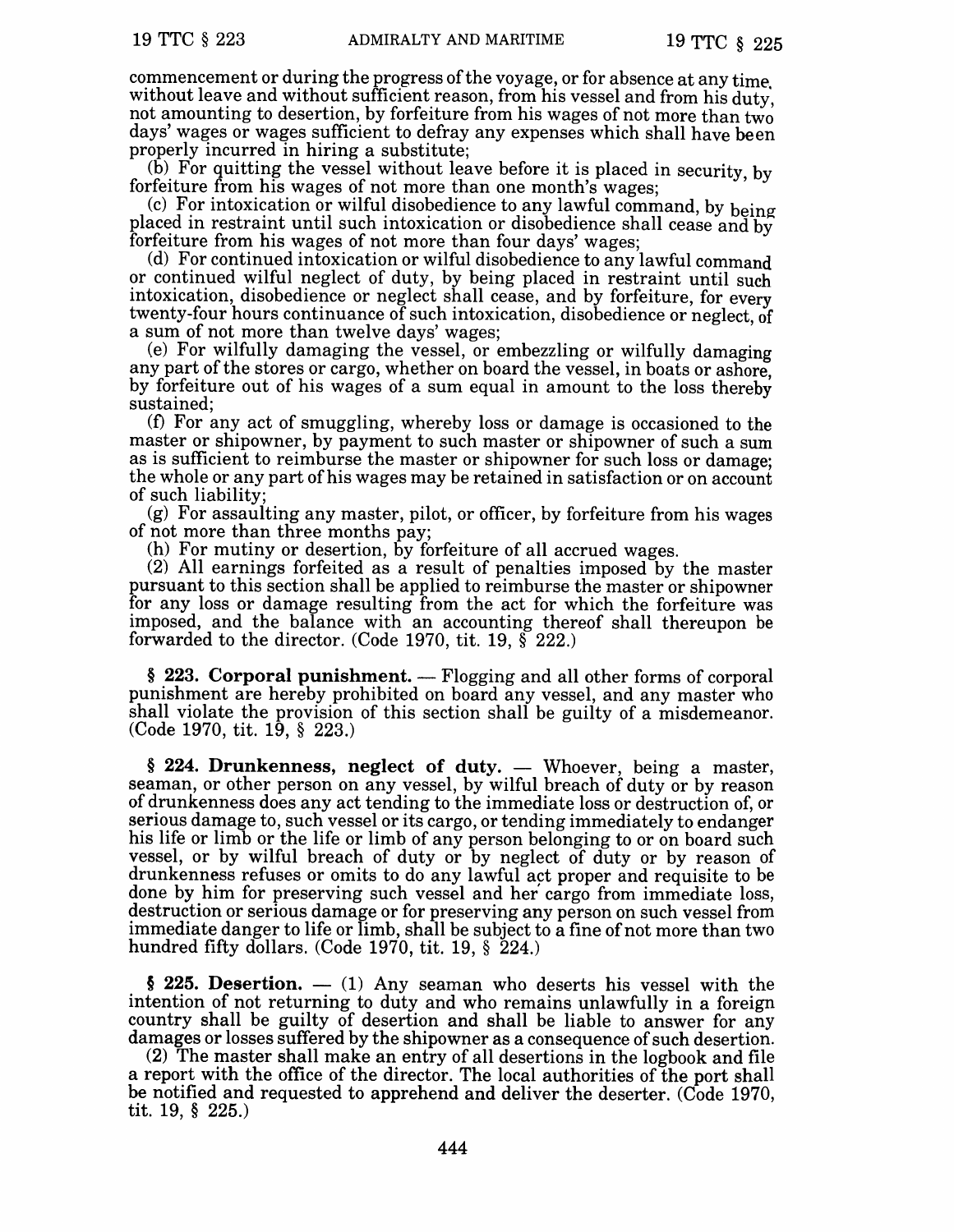$§$  226. Incitement of revolt, mutiny, riot, etc. — Whoever, being of the crew of a Trust Territory vessel, endeavors to make a revolt or mutiny on board such vessel, or combines, conspires or confederates with any other person on board to make such revolt or mutiny, or solicits, incites or stirs up any other of the crew to disobey or resist the lawful orders of the master or other officers of such vessel, or refuses or neglects his proper duty on board thereof, or betrays his proper trust, or assembles with others in a tumultous and mutinous manner, or makes a riot on board thereof, or unlawfully confines the master or other commanding officer thereof, shall be fined not more than one thousand dollars, or imprisoned for not more than five years, or both. (Code 1970, tit. 19, § 226.)

 $§$  227. Revolt or mutiny of seamen. — Whoever, being of the crew of a Trust Territory vessel, unlawfully and with force, or by fraud or intimidation, usurps the command of such vessel from the master or other lawful officer in command thereof, or deprives him of authority and command on board, or resists or prevents him in the free and lawful exercise thereof, or transfers such authority and command to another not lawfully entitled thereto, is guilty of a revolt and mutiny and shall be fined not more than two thousand dollars, or imprisoned for not more than ten years, or both. (Code 1970, tit. 19, § 227.)

 $§$  228. Entry of the offenses in logbook. — Upon the commission of any offense, an entry thereof shall be made in the official logbook of the vessel on the day on which the offense was committed and an entry made of any penalty or fine imposed, and shall be signed by the master and by the mate or one of the crew; and the offender, if still on the vessel, shall, before next arrival of the vessel at any port or, if it is at the time in port, before its departure therefrom, be furnished with a copy of such entry and have the same read over distinctly and audibly to him, and may thereupon make such a reply thereto as he thinks fit; and a statement that a copy of the entry has been so furnished or the same has been so read over, together with his reply, if any, made by the offender, shall likewise be entered and signed in the same manner. (Code 1970, tit. 19, § 228.)

§ 229. Abandonment of seamen.  $-$  (1) Whoever, being master or in charge of a Trust Territory vessel, maliciously and without justifiable cause forces any member of the crew of such vessel on shore in order to leave him behind in any foreign port or place, or refuses to bring to such place as is required under the articles any member of the crew of such vessel in condition and willing to proceed when the master is ready to proceed, shall be fined not more than five hundred dollars.

(2) The abandoned seaman shall retain his right to repatriation. (Code 1970, tit. 19, § 229.)

 $$ 230.$  Freedom of association.  $-$  Seamen and their employers, without distinction whatsoever, shall have the right to establish and to become members of organizations of their choosing, subject always to Trust Territory jurisdiction. (Code 1970, tit. 19, § 230.)

§ 231. Time limit.  $-$  (1) The following rights of action are subject to a one year prescription:

(a) Claims arising out of the shipping articles.

(2) The following rights of action are subject to a two year prescription:

(a) The right of action for death of a seaman caused by wrongful act, neglect or default on the high seas;

(b) Claims of the shipowner against the master for acts committed during the performance of his duties;